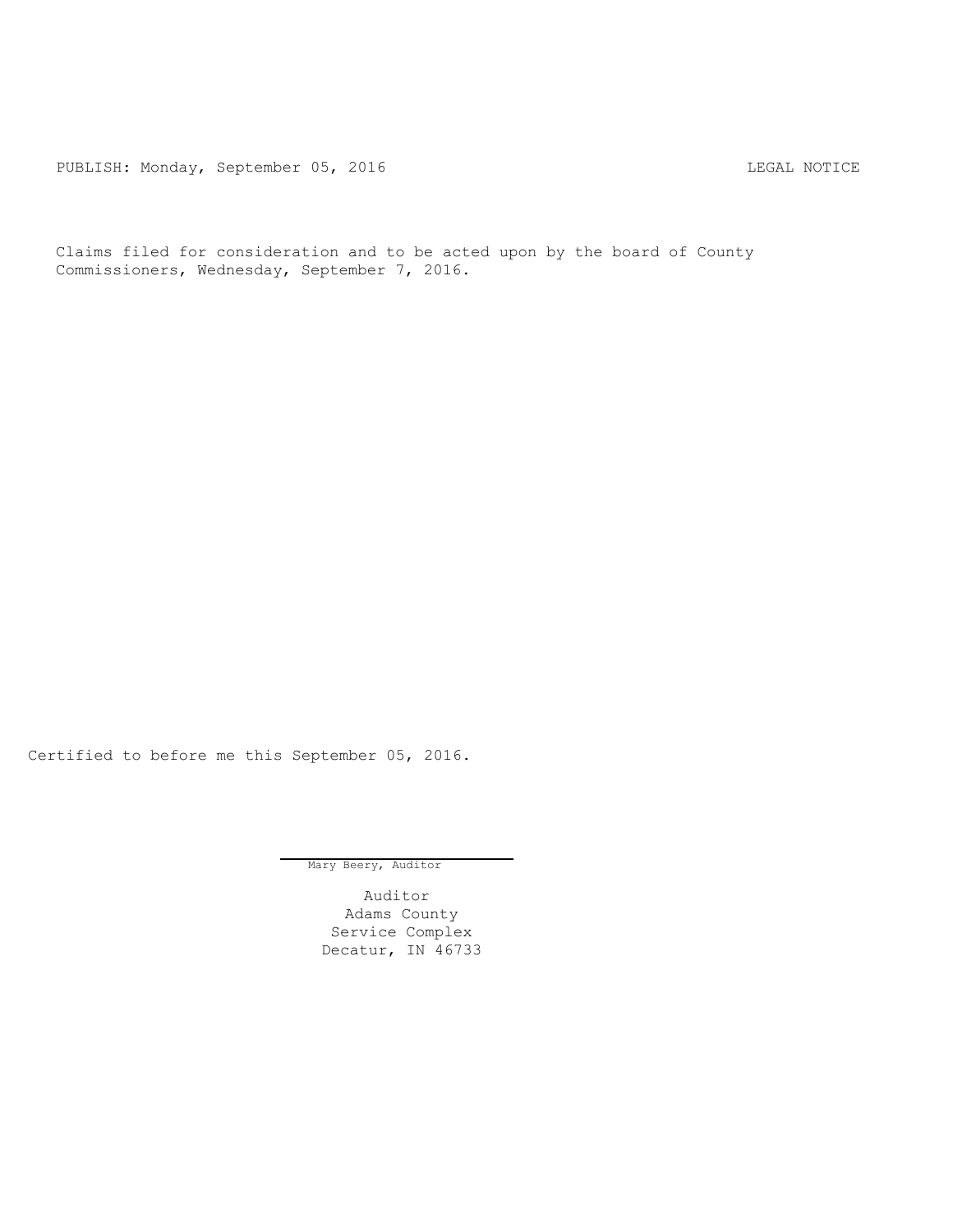

## **Claims Docket for Newspaper Adams County, Indiana**

## For Period: **8/10/2016** to **8/23/2016**

*313 W. Jefferson St. Decatur, IN 46733 (219) 724-2600*

## Date Claims to be Paid: **9/7/2016**

| <b>Vendor</b>                             | <b>Amount</b> | <b>Vendor</b>                         | <b>Amount</b> |
|-------------------------------------------|---------------|---------------------------------------|---------------|
| Adams County Council On Aging, Inc.       | 2,200.00      | Adams Memorial Hospital               | 36,459.49     |
| Indiana Michigan Power                    | 1,058.21      | Aqua Blast                            | 9.49          |
| Baker And Sons Plumbing &                 | 87.75         | Berne Ready Mix                       | 273.00        |
| Cintas Location #338                      | 54.35         | Decatur True Value                    | 76.14         |
| <b>Complete Printing Service</b>          | 297.10        | Dealership Holdings LLC               | 622.93        |
| Decatur Daily Democrat                    | 56.61         | Gordon Food Service                   | 2,478.87      |
| H M L, Inc.                               | 25.00         | <b>Innovative Concepts</b>            | 37.50         |
| Racquel Werich                            | 60.00         | Kiess Electric                        | 145.12        |
| Lehman Feed Mill                          | 8.50          | Mark S. Gresla, MD                    | 420.25        |
| Moser Motor Sales, Inc.                   | 139.69        | Nipsco                                | 626.88        |
| Park Center, Inc.                         | 616.00        | Patrick R Miller                      | 154.39        |
| Quill Corporation                         | 75.99         | Stone-Street Quarries, Inc.           | 4,931.00      |
| West Payment Center                       | 327.03        | Imi Irving Material, Inc.             | 142.84        |
| Adams County Automotive Supply, Inc.      | 56.83         | Mary Baker                            | 50.00         |
| Jay County REMC                           | 49.28         | Adam T. Miller                        | 25.00         |
| Bluhm & Reber                             | 580.00        | Frederick A. Schurger                 | 25.00         |
| Universal Metalcraft, Inc                 | 95.00         | Don Myers Plumbing                    | 1,177.46      |
| Youth Opportunity Center, Inc             | 1,120.00      | Summit City Reporting, Inc.           | 86.46         |
| Indiana County Auditors' Association      | 400.00        | Chad W. Sprunger                      | 1,041.89      |
| Harvest Land Co-op                        | 751.73        | Wal-Mart                              | 177.15        |
| Adams County Truck Repair, Inc.           | 772.54        | Beth A. Webber                        | 2,025.60      |
| Michael G. Werling                        | 610.00        | Southeastern Equipment Company Inc    | 258.18        |
| Troyer's Market LLC                       | 2,436.68      | Delbert Scheiman                      | 145.00        |
| Tracy Heltz Noetzel                       | 270.80        | Bi-County Services, Inc               | 3,276.00      |
| Deborah A. Schantz                        | 12.25         | Verizon Wireless                      | 30.01         |
| <b>Stationair's Express</b>               | 1,336.81      | Holly L. Degitz                       | 8.37          |
| Schwartz Steel LLC                        | 18.27         | FlexPAC                               | 627.47        |
| Department of Homeland Security           | 25.00         | Decatur Ace Hardware                  | 335.22        |
| WM Imaging Solutions, Inc.                | 38.11         | Association of Indiana Counties       | 545.00        |
| K-Tech Specialty Coatings Inc.            | 112,529.19    | <b>First Response</b>                 | 234.00        |
| Phil Eicher                               | 50.00         | Brenda Alexander                      | 105.52        |
| Anna Steiner                              | 50.00         | Central Customer Charges              | 247.23        |
| <b>Adams County Community Corrections</b> | 12,194.00     | Eric D. Orr, Attorney                 | 1,201.00      |
| James J. Voglewede, Jr.                   | 48.74         | Ebberts Seed and Chemical             | 229.36        |
| Dash Medical Gloves                       | 131.80        | Star Insurance Agency                 | 216.00        |
| <b>EMP</b> Technical Group                | 140.00        | Mediacom                              | 98.91         |
| Gerber & Company Foods, LLC               | 421.29        | <b>Bryant Combine Parts</b>           | 237.06        |
| USI, Consultants, Inc.                    | 12,526.50     | C & H Electric                        | 322.44        |
| U.S. Aggregates Inc.                      | 10,031.57     | Kristina A. Nichols/Cans for CoPays   | 57.46         |
| Kroger Pharmacy Patient Accounts          | 52.63         | Llama Corporation                     | 120.00        |
| Douglas Hartman                           | 50.00         | JPMorgan Chase Bank NA                | 623.74        |
| H & S Fabrication, LLC                    | 65.00         | Redwood Toxicology Laboratory, Inc.   | 565.00        |
| <b>Staples Business Advantage</b>         | 401.39        | Paulding County Sheriff's Office      | 25.00         |
| <b>Aquatek Water Treatment</b>            | 467.75        | Adams Co Treasurer - AEP              | 14,113.78     |
| Adams Co Treasurer - NIPSCO               | 1,012.20      | Optio Data                            | 1,073.92      |
| Kristina A Nichols/Special Needs          | 13.09         | B & B Farms                           | 108.00        |
| Kaup Pharmacy                             | 1,122.81      | Adams Co Treausrer - CenturyLink      | 2,506.31      |
| Line-X                                    | 198.00        | Adams Co Treasurer - Verizon Wireless | 2,204.92      |